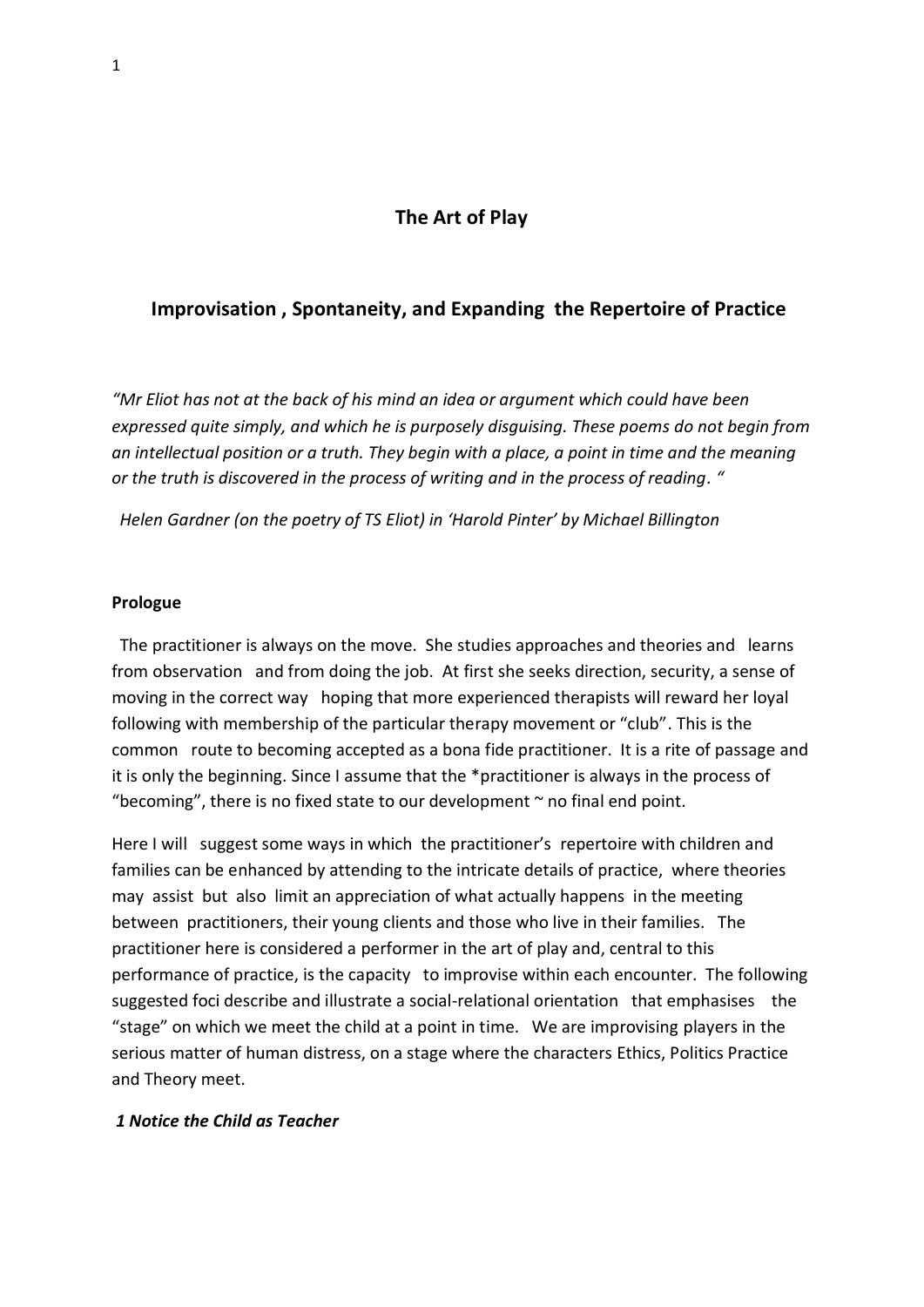Emily has just learned to walk without holding the hand of her mother. She totters across the pavement towards the huddle of young men smoking, talking and looking mean. I, Grandpa Jim, am apprehensive. But Emily toddles toward the group and halts two feet from them. She looks up into their faces and her broad smile seems to charm them. The boys return her smile with added, slightly awkward, laughter and warmth. Animated by her appearance they lighten up and I begin to smile too, nodding in mutual appreciation of Emily's gift of communication. We move on enriched by the moment of intimacy made possible by a child barely one year old.

This is the lesson I learned from her. The approach of innocence is neither weighed down by judgement nor fear. It is an offering that is somehow returned in kind. To open oneself to the other is a gift that the other experiences even without words being exchanged. Key to connection is gesture, suspension of judgement, and a generous curiosity. Curiosity is often used as an orienting word to help therapists to think in an exploratory fashion, to suspend certainties about truth and to embrace multiple perspectives (Cecchin, 1987). In addition though, curiosity has its roots in 'Cura', the Latin word for care, emphasising a response also shaped by feelings of love and warmth. Without care the therapist is ineffective so the term "curiosity", to be better understood, is charged with feelings and not restricted to an intellectual position based solely on perspective. Feeling and reason are wrapped inside each other.

### *2 Develop Informed Spontaneity*

#### The Scene

The phone is ringing. I lift the receiver and the receptionist announces; "Your next family is in the Waiting Room." As I replace the receiver I hear a scream from along the corridor. I make out that it's a child crying and shouting something incoherent. My stomach muscles tighten. I take a deep breath like the diver before he plunges from the cliff to the sea.

#### The Still Life; a moment in time

I enter the room and Jonas is lying on the floor. His mother looks tired and poor. Her skin is pale, lined by a history of deprivation; her lank hair half drawing a curtain over the weariness of her expression. Her daughter stands by a chalk board and looks apprehensive. The social worker sits next to the mother. She looks awkward, not knowing how to respond to the screaming six year old boy lying on the floor thumping his fists and rigid with rage.

#### I say to his mother; "What is the matter? "

The mother answers, in a voice matching her appearance, "He wants a glass of milk "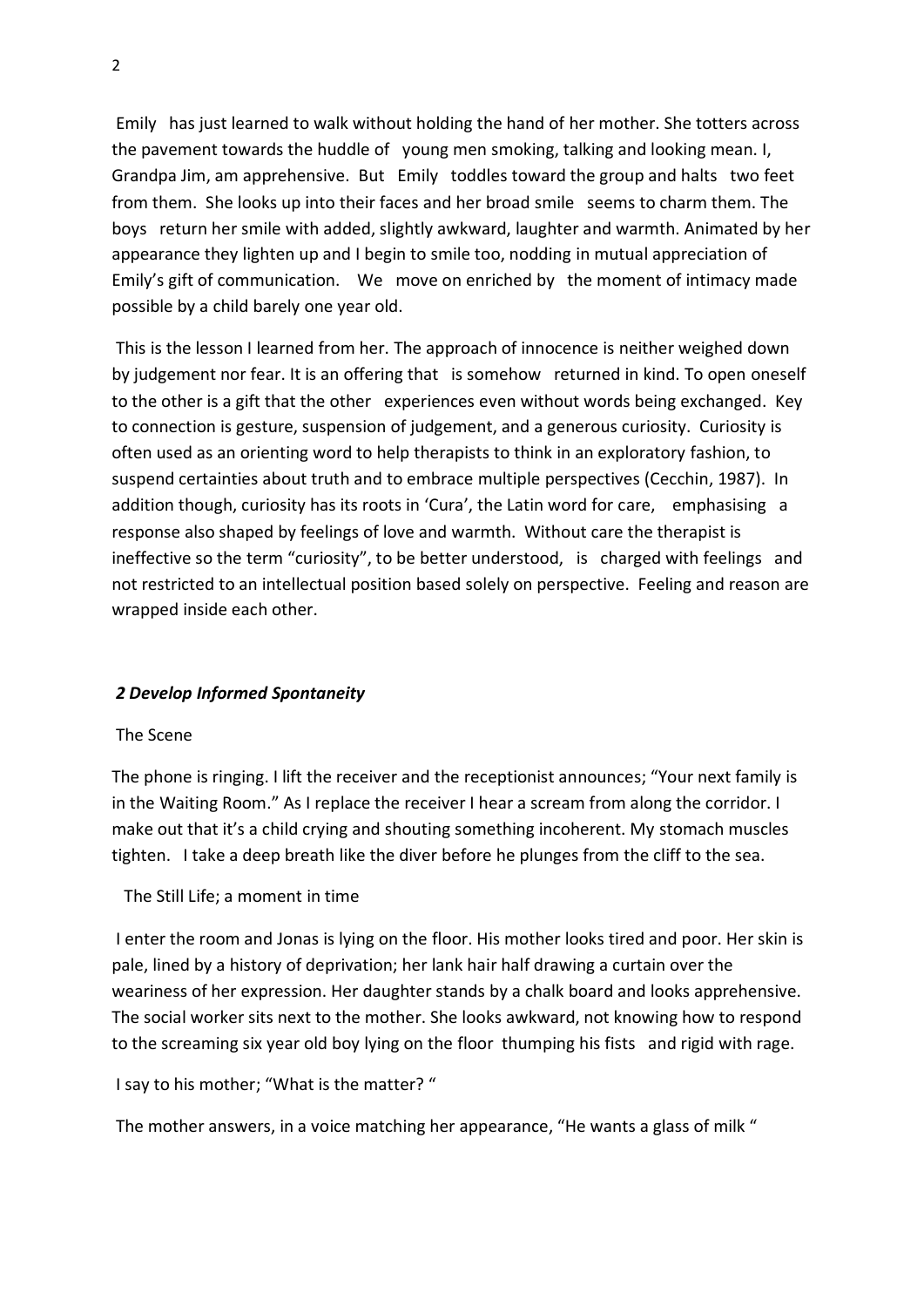When this still life is recreated in workshops it provides an opportunity to hear responses from practitioners about what they might do if faced with this moment when time stands still.

There is any number of ways to respond to the still-life depending on each practitioner's orientation but what is certain is that no two responses will be exactly the same. When asked to imagine their responses some say; "Speak to the mother first"; some say; "Kneel down and ask the child if he wants a glass of milk". Others debate the correctness of saying anything much until the family members have been escorted to the therapy suite. The variety of responses is dependent on the style of each practitioner, honed by study, affiliation to certain theories, personal life experiences, ethical values and the professional contexts within which practice is enacted. {Wilson (2007), Seikkula (2008), Jensen (2008)} Personal Style is as unique as one's facial features. Style is shown in what we *do.* We respond "in the moment" as an improvisation in words and movements. We seek for connection and, later, we may search for reasons about the possible meaning in our action and choice of response.

 In the above example I found myself moving toward the boy and lying on the floor beside him, close enough and low enough to look up into his tearful eyes and red face. "Do you want a glass of milk? " I ask. He sniffs and nods and I say; "O.K....I'll get you a glass of milk ". I lift my eyes and notice the mother's forlorn expression and ask; "Would you like a glass of milk? " Yes please, "and she smiles. Her daughter looks at me expectantly so I ask her if she'd like a glass too. "Yes please ". Then the social worker ... "No thank you. "

That is how we began. But let's linger some more in this timeless moment. What did the girl make of my lying on the floor asking her brother a question? Did she think I was favouring him as he is favoured at home? Did she feel overlooked? Did she wonder if this man lying on the floor was appearing to be playful, but, like other men in her mother's life, he would soon turn nasty? And what did the mother make of it? She may have wondered if this was some new child focused technique to engage children who have temper tantrums on a floor. Or, she may have thought the therapist was "nuts". Who knows? For at that moment we act and something happens between us. It is an invitation to welcome the unbidden, to take a step towards the others in the picture and to respond to their responses.

Yet it is not a completely spontaneous movement either. Our actions have therapeutic intent and, in the split second of deciding, we can anticipate that one action or word or movement may be more fitting than another . This is to allow for uncertainty. It can be risky. In this instance the action of the boy elicited a dramatic response. Shotter (2010) refers to an ability of *poised resourcefulness*; a readiness, informed by experience, to respond usefully without planning beforehand. Yet the practitioner also anticipates that her next step will lead to a better, more useful connection than some other response. We discriminate but, in the moment, we are not thinking ahead in such a deliberate fashion. It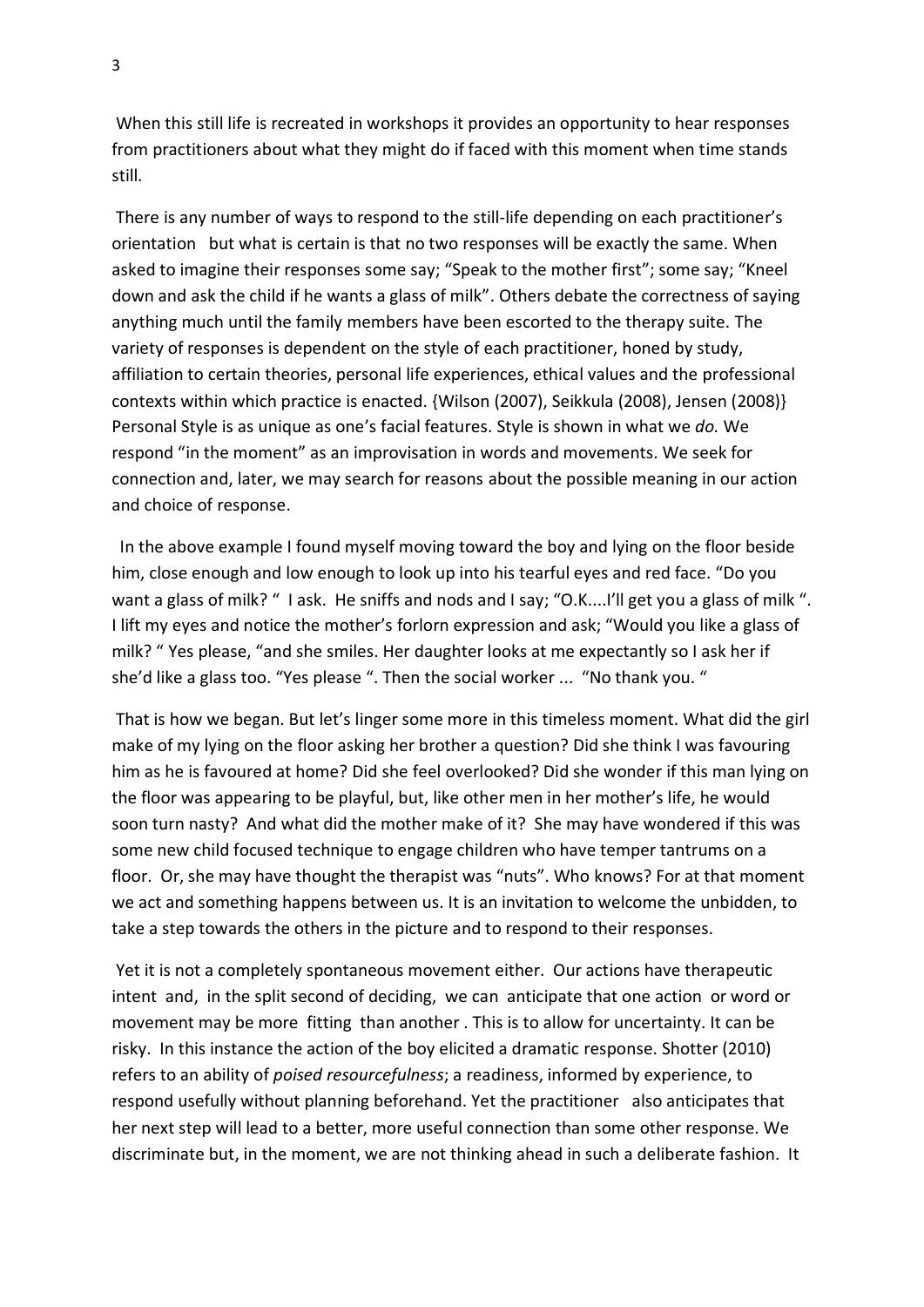is more of an inclination to do something. We are improvisers in words and actions and our actions are informed by context, as are the actions and responses of others in the gathering.

Our responses are inspired by embodied knowledge. We are nudged by experience to say and /or do something seemingly spontaneous. But this "spontaneity "has also been shaped by our professional and personal lives that are part of our repertoire of acting / being in the world. To some degree this is a performance of authenticity. When we recognise feelings of hope or love or grief a part of us asks; "so this is what grief looks like. Is this the feeling of True Love?" We are simultaneously in the swim of events and on lookers from the shore. The practitioner tries to hone this responsiveness as a means of developing a good enough connection. It demands a breadth of repertoire aimed at connecting with the context presented "in the moment."

### *3 Emphasise family LIFE, beyond the PROBLEM child*

### *The boy who refused to speak*

The psychologist makes a home visit to a child who will not attend school and who refuses to talk to anyone apart from some very close family members. I am invited to accompany the psychologist as a last ditch attempt to make some connection with this child. As we approach the family home we see the grandmother leading the boy away by the hand.

Psychologist; "Hello ... I thought we were to meet to discuss Seamus's school problem! "

Grandmother (talking from over her shoulder as she departs); "We'll be back in a while "

We enter the home and sit in the kitchen with the boy's mother and sister. The psychologist is perplexed. I imagine she is thinking "What do I do now? There is no client present. What should I talk about? "She sits behind the kitchen table looking awkward.

I notice there is a fat rat in a cage in the corner, two goldfish in a bowl and a hungry looking cat eying them up. A big dog approaches wagging his tail showing signs of welcome. A child is by the back door looking at me with interest. She is twirling a hula hoop and showing off. The mother, prompted by hospitality, asks if we would like some tea.

This scene is rich in possibilities for conversation. I discover that the dog is a Rescue Dog that the Seamus loves this dog and the mother really wants to get out more. She feels "caged in. "

I look towards my colleague who seems lost for words. Her expression seems to say "Without the child with the problem, what can we discuss?"

All too often therapists feel their raison d'être is defined by talk of problems , their causes, potential solutions and so forth, as if other forms of talking are superficial . But it is quite the reverse. Family LIFE is full of possible connections towards resourcefulness as well as its problems.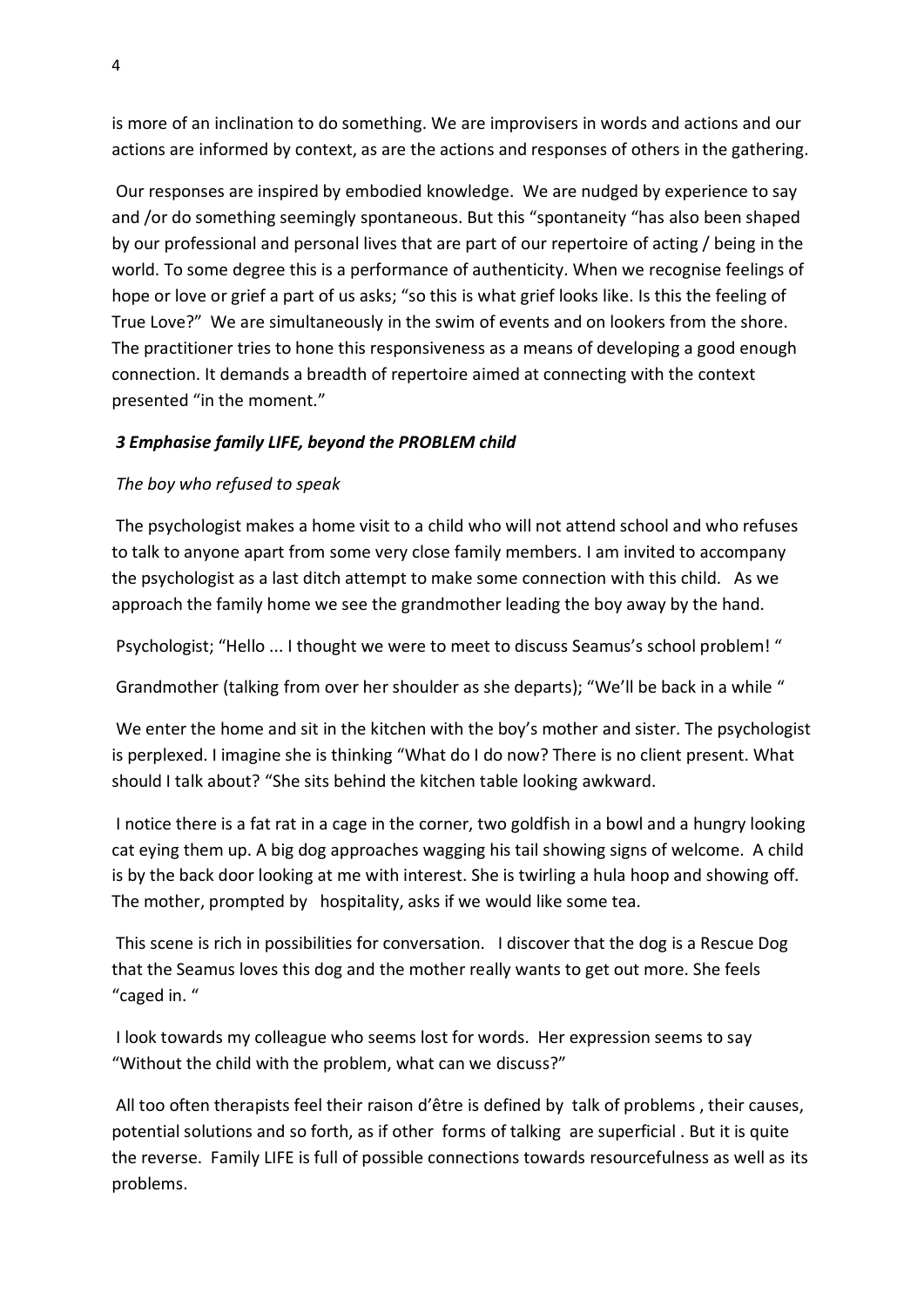Language is in the brickwork of family life. Our surroundings are physical, social and emotional. Like a stage setting we enter the physical space of the family and allow physical imagery to influence our responses . This stage can become a useful focus for the family therapist. He can be on the lookout for useful connections, family resources and events that stimulate connection.

The Rescue Dog provided the impetus for a story that I wrote for the boy as an invitation to meet. I valued the boy's caution about talking with yet another outsider, through the story of a Rescue Dog who had many good reasons not to talk or trust an outsider. The story seemed to create a useful link with Seamus's mother. I invited her and other family members to edit an earlier draft and assist in shaping the final version. The way seemed clearer now to make a better connection with Seamus who liked what he read. In addition, and through further meetings, I later learned that he loved and respected his grandfather who was bed bound. Seamus would not follow anyone's instructions except his. So, the next meeting was organised around the sick bed of the grandfather whose help I recruited in my continuing work with Seamus and his family.

### **4 Pay** *attention to the possibilities and limitations of diagnosis*

*"In most ... treatments there is a rush towards meaning leaving the present moment behind. We forget that there is a difference between meaning, in the sense of understanding enough to explain it ,and experiencing something more and more deeply " ( pg 140 )*

Children rarely prescribe their own diagnosis. This is left to the professionals as in the song from West Side Story where Officer Krupke is assailed by various explanations for the anti social behaviour of the gang members... Each explanation bodes a different intervention: psychiatry, social work, punishment. The simple yet often neglected question to put to a child is; *"Can you help me appreciate your point of view? "* Sometimes this essential question has to be couched in the language of play and action. Here is a version of the essential question above.

J.W to Bethan aged 10 " Right... here is a game called 'catch ball and ask questions' , The idea is that we throw the ball to each other and when you catch it you can ask me a question . Then it's my turn and so on "

Her eyes light up, she smiles "OK! "

J.W. (After catching the ball)... "What would you like me to do to be helpful to you and your mother "

 Bethan: "Can you encourage my mother to stay out of the school playground and not come into my classroom? "

Later; "Can you encourage my mum to talk to my gran again as I want to visit her? "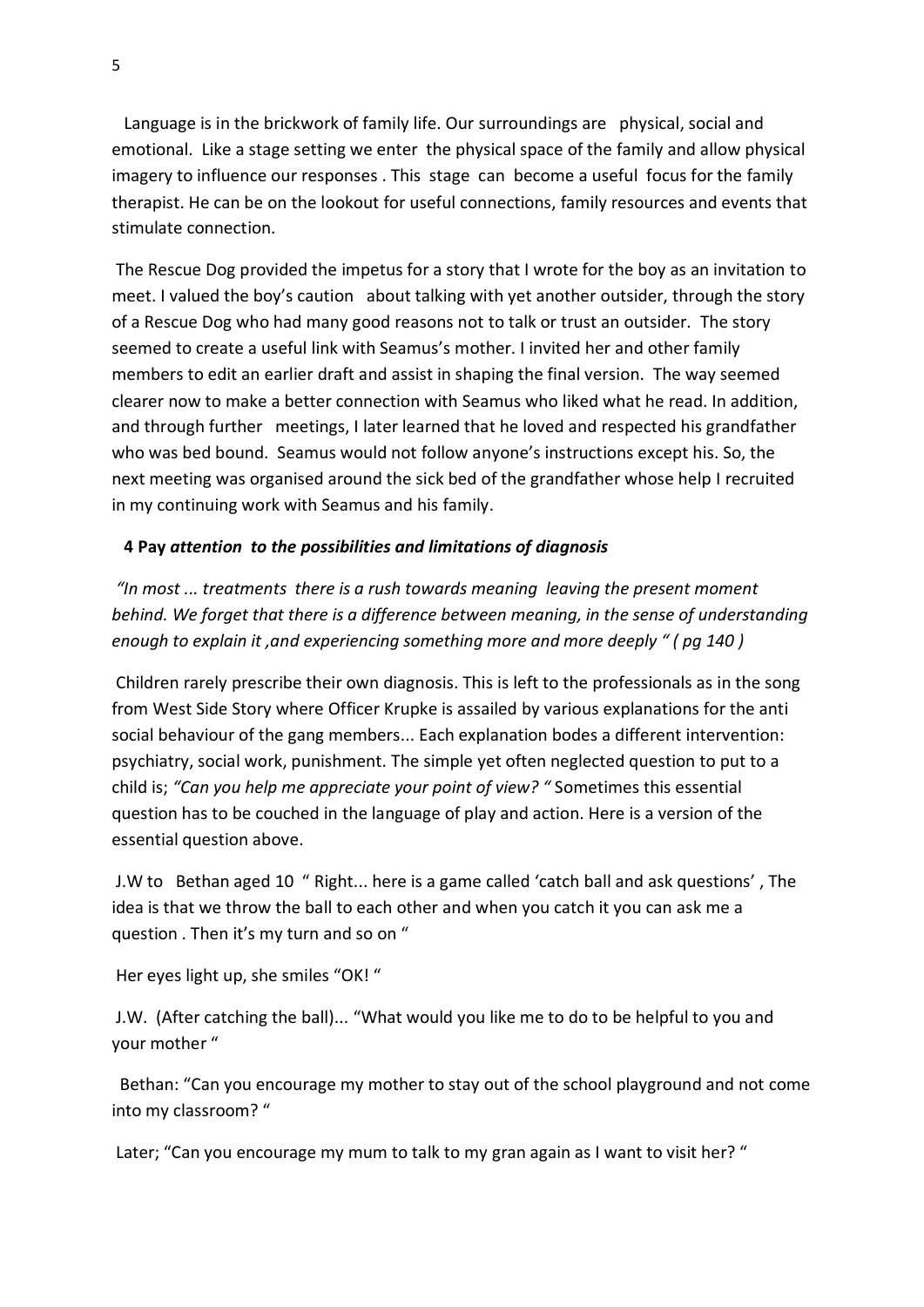And again; "Can you tell my mum not to study so much at night? "

These requests became a very significant focus for later family sessions. Up to that point the mother had solely focussed on her daughter's behaviour, her child's physical complaints and her worries about her daughter's performance in school. The daughter's concerns also opened up more relational, contextual family matters. The child's "diagnosis "was social not individualistic or intrapersonal.

The child who refuses the idea that something is wrong with him is making an irreverent, creative opposition to the tenets of psychotherapy that try to pin down the problem. Instead, here, the irreverent practitioner meets the irreverent client.

However the practitioner has other connections to consider. The child's words become heard but not at the cost or exclusion of other family matters and members.

# *5 Encourage dialogue beyond diagnosis*

# *Can I see with your eyes?*

"The boy is on the Asbergers /Autistic spectrum. He assaulted his Paediatrician at the last consultation and he refuses to get into a taxi to go to school. "These were the early referral details about Alan whom I was due to meet. He arrived with his gran and his mother and we sat together in a small room with Alan only four feet away. Before I could begin the initial welcomes Alan got up from his chair, advanced towards me and I thought; "this is it ... he is going to hit me like he hit the Paediatrician!" But he didn't. Instead he removed my glasses and returned to his chair with them on.

I said "Excuse me Alan but when I don't wear my glasses I can't see a thing. Can you give me them back please? "His mother said a few words of encouragement to support my request.

Adam then got up from his chair, walked towards me, and put my glasses on my face. As he came into focus I saw pleasure and playfulness in his eyes, delight at his actions and, in that moment, I smiled back. I wasn't frightened any more.

His playfulness was at once a challenge to the ordinary rules at the start of therapy. (How many adults would like to do the same as he did? And what a wonderful metaphor his action introduced! "let me see with your eyes and I'll let you see with mine"

The practice expanded from this simple exchange to include network support meetings alongside individual sessions with Alan. The individual sessions included film making, storytelling and informal play. Significantly, the connection with Alan seemed to encourage participation from the parents and grandparents who, until then, had felt sceptical about professional helpers being involved. The network support sessions provided a context for all family members, professionals and others (like the taxi drivers) to participate (Seikkula 2008). The meetings were aimed at a reflexive style of talk in which each person was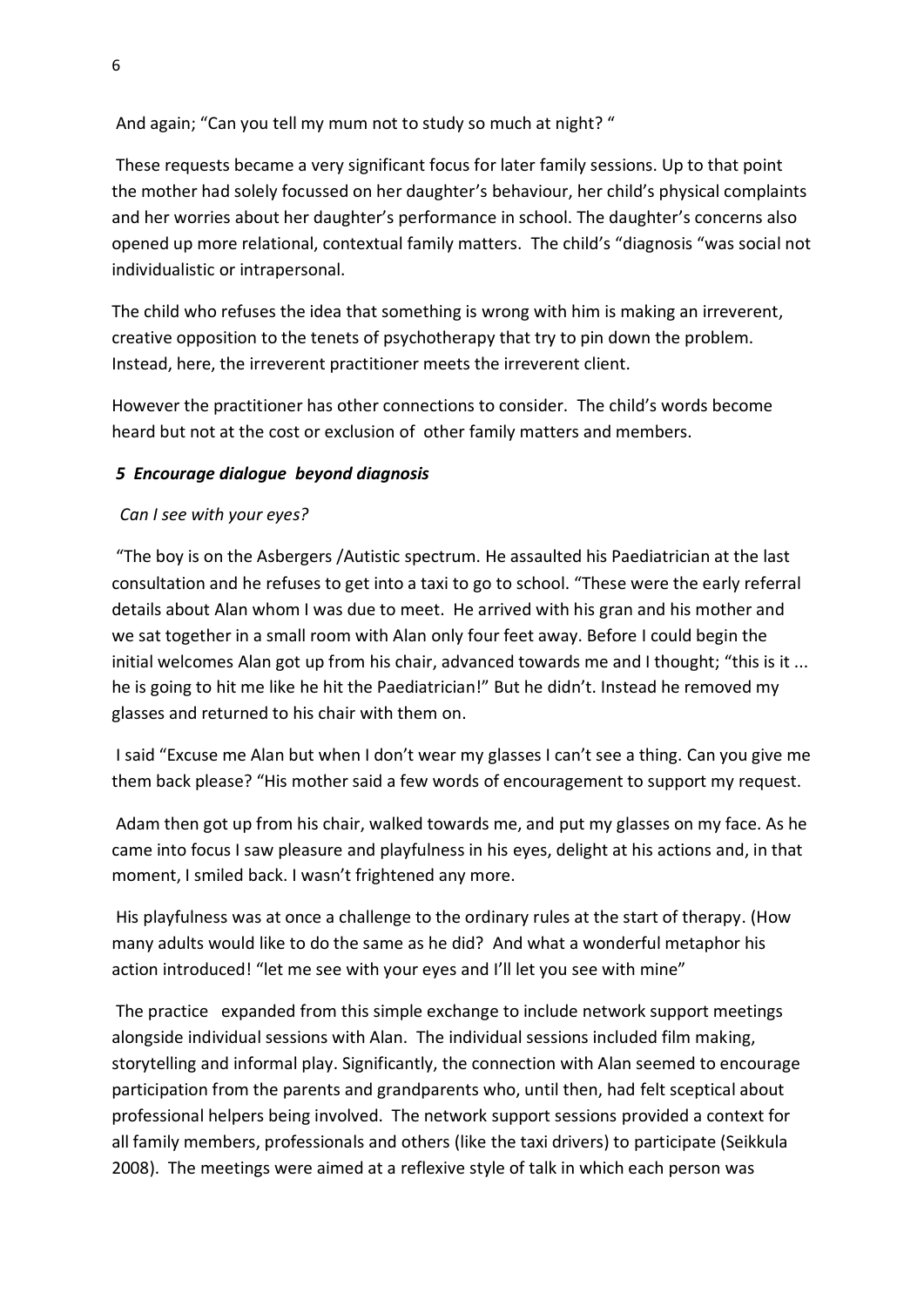encouraged to discuss their *own* learning from experiences of working and /or living with Alan. In this way Alan did not become the object of discussion; rather each participant was encouraged to discuss their ideas, dilemmas and feelings about their practice.

This is not only a form of contextualizing practice in a social domain; it is also an enactment of the democratization of ideas and expertise. Alan's ten year old sister and his school taxi drivers also joined in without feeling inhibited. We were talking about ourselves as engaged participants in Alan's life. This is a form of therapeutic solidarity that helped create a safe enough, holding environment, for Alan and positive engagement of his family in the support network.

### **6 Develop '***Human-ualised' Practices*

The manualised therapist will have a more attached relationship to the manual than the clients. This approach may suit clients who like to do things by the book with a therapist who can mainly operate in this apparently secure environment. However, the therapist who is also responsive to the idiosyncrasies of each client at each moment is more likely to engage the other in a mutually emerging direction whether or not manuals are used. We can play with protocols rather than become enslaved by them.

The bigger constriction to creativity with children is in the holy belief in the fixedness of certain diagnoses. ADHD is a case in point and its exponential growth in USA and European countries in recent years has led some therapists and professionals to restrict options for practice to parent training programmes , impulse control for "sufferers " and drug treatment ( Everett & Volgy Everett,1999) . These prescribed treatments and the literature supporting a neuro-dysfunctional hypothesis marginalises so many other perspectives particularly those that would emphasise the child or young person's own definition as to "what is the matter" Practitioner's cannot afford to close off open dialogue about these matters because for some, like me, they are not only scientifically contentious but more especially ethically concerning , where a social critique of a child's difficulties is only responded to by drugging the individual child . For a broader discussion see Wilson (2010) in press.

Often practitioners with children believe that by taking a family history, explanations for problematic behaviour will be found and that such explanations will lead to methods and treatments that will solve the particular malaise. Past causes are sought and corrective help provided. This approach can sometimes be useful where clear medical diagnoses are relevant for particular conditions. However, when children's problems are only seen as fixed, innate, and constitutional, options are few. This can be seen in some applications of evidence based orientations that can lead practitioners, family members, and the child, to think only in terms of personal deficit.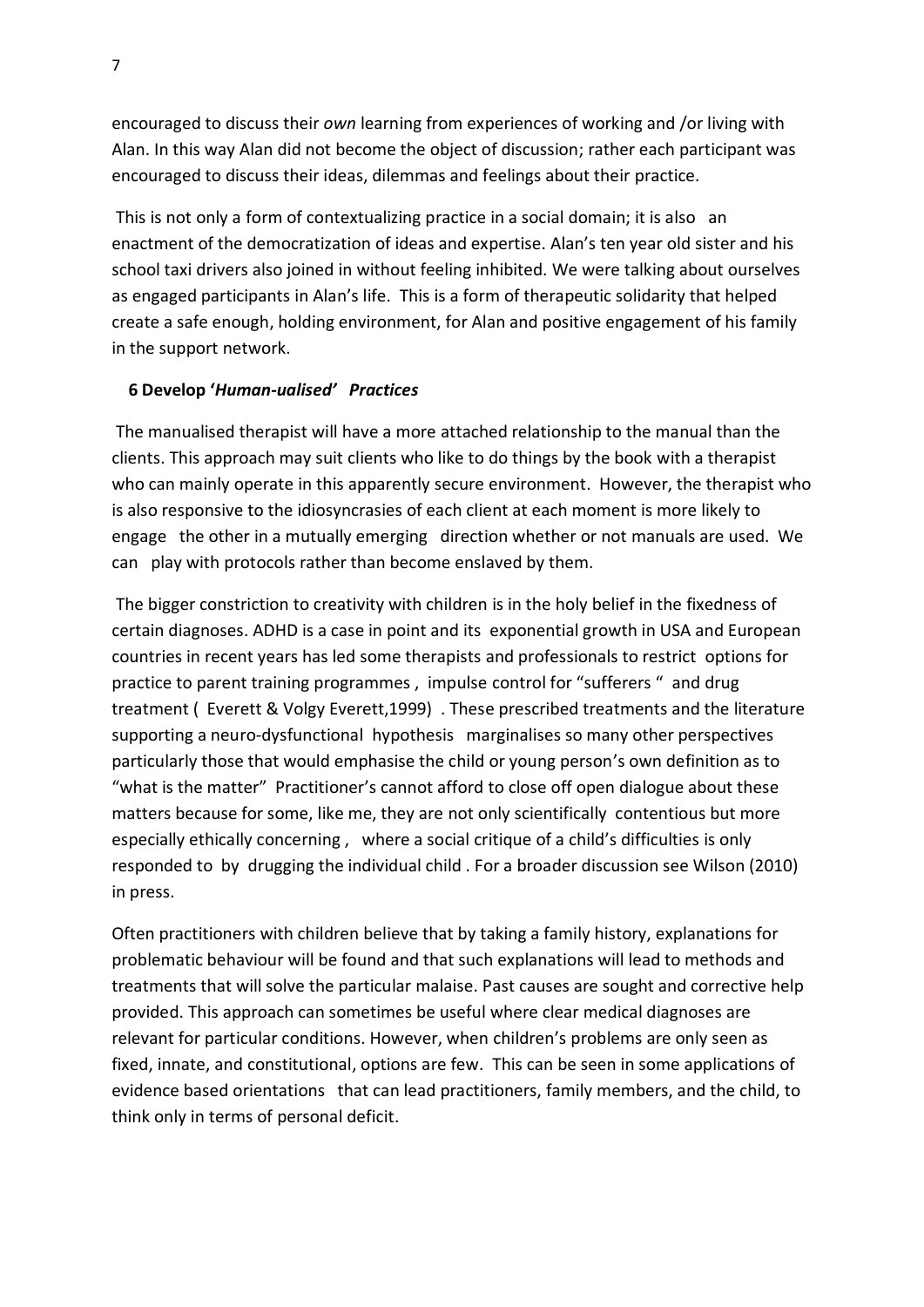For those with this orientation, the search for explanations stops at the point of diagnosis and can leave the stage of therapy cold and void of mystery or potential. The problem child is given a role and this role fixes him in his trajectory within the particular system operating to define him thus. Yet to create a generative dialogue requires us to encourage and embrace different voices and opinions.

....." transformative dialogue ... (refers to) forms of dialogue that attempt to cross the boundaries of meaning , that locate fissures in the taken for granted realities of the disputants, that restore the potentials for multi-being, and most importantly , that enable participants to generate a new and more promising domain of shared meaning " Gergen ( 2009 ) ( pg193 ).The practitioner is, instead, a performer of curiosity and irreverence, a nomad in the land of the definite , a 'borderliner' at the edge of dogma . The practitioner has to have one foot in the serious world of rational argument and the language of common sense. He also needs one foot in the realm of playfulness and the capacity for dialogue between the two worlds.

The moral philosopher , Mary Midgley, ( 2001) addresses the value of avoiding a false antithesis between science and the arts : " what we are dealing with here is not a simple duel between feeling and reason- nor one between science and the arts- to be resolved by a victory for one side. We need somehow to value and celebrate scientific b knowledge without being dragooned into accepting propaganda which suggests it is the only thing that matters " ( pg 53 )

#### *7 Pay attention to the Actor/ Practitioner*

Christopher Heimann, teacher of improvisation at the Royal Academy of Dramatic Art describes the following abilities required of an actor. For actor read "practitioner "with children and families.

"Training to become an actor is partly about undoing normal educational processes and recapturing some of our childlike abilities; the ability to be fully absorbed in what we are doing, to be curious, vulnerable and open, truly affected by the people and things we interact with, to be present in sensorial experiences and an ability to act spontaneously and intuitively, to experience without judgement, and the ability to surprise ourselves and others". He summarises these as the capacity that lies at the heart of his (and our) profession: the ability to play. (Heimann May 2009)

"In regard to actors, there are those who can be themselves and who also can act, whereas there are others who can only act, and who are completely at a loss when not in a role, and when not being appreciated or applauded (acknowledged as existing)" ( pg 135 ) (pg 135) ( Phillips , 2007) I refer elsewhere (Wilson 1998, 2005, 2007) to the practitioner as having the ability to develop various forms of Transitional Performances as part of the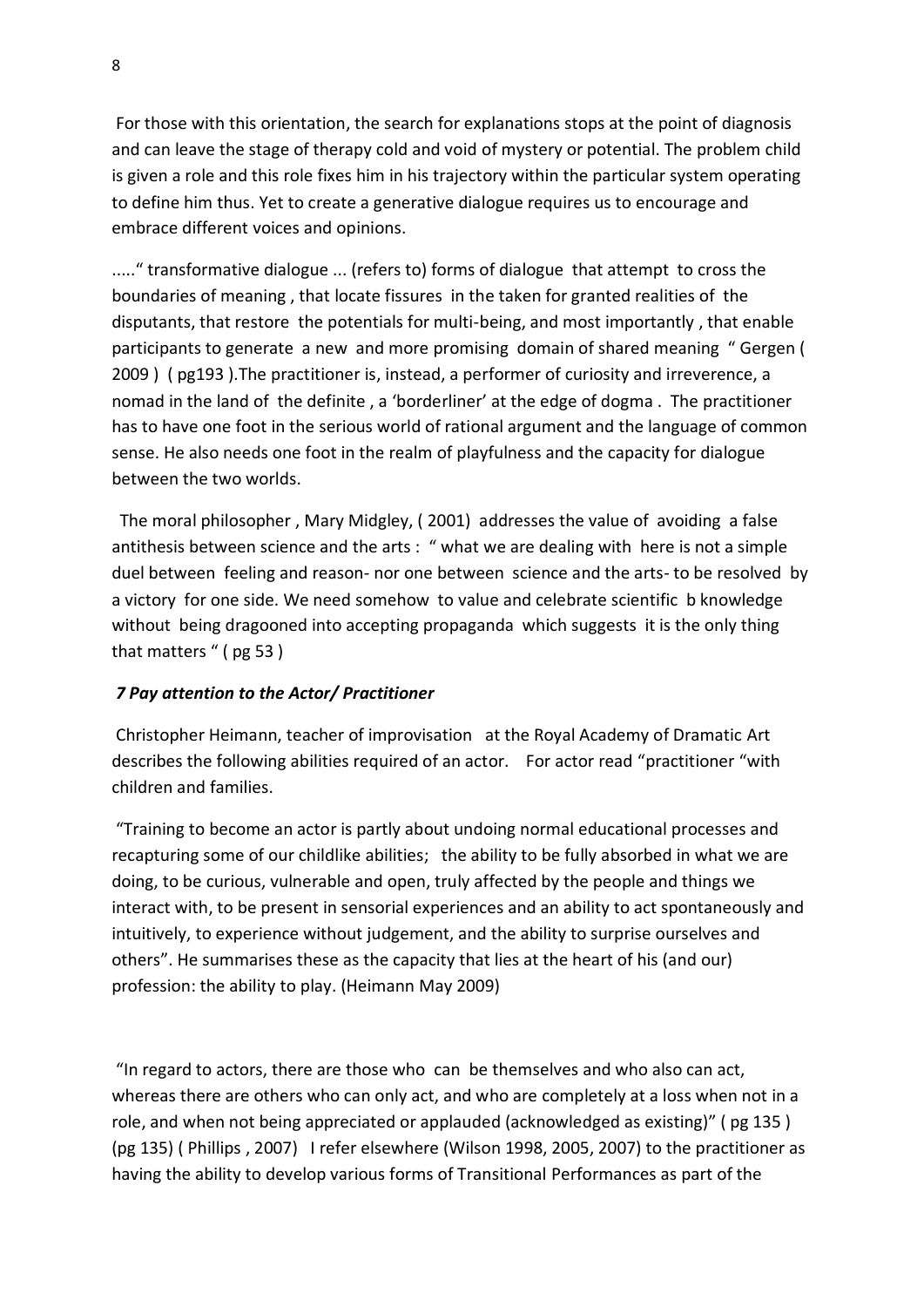repertoire of therapy with children and families. These transitional performances are modes that create dramatic explorations of central themes in family life that have a bearing on their troubles. Essentially they are dramatic improvisations based on happenings within family life that act as pointers to stimulate further dialogue between participants and "audience" .The improvisational film maker Mike Leigh captures the aim of such performative modes when he describes his orientation towards film making as :

*" the joy of looking at ordinary banal things and finding what can be made interesting about them ,it becomes something else, something meaningful, poetic " (pg 56 )*

Here is an example of a performative mode of improvisation in the supervision of therapists.

## *Supervisor as Internal Characterization of the client;*

This mode was developed spontaneously from a supervision session in which the supervisee, an experienced therapist, was concerned to find a better a way of appreciating his young client's situation. He was rich in ideas about what was the matter with the client but all the ideas were descriptions ABOUT the client and his troubles. They lacked feeling, energy and effort. I asked him to tell me as much as possible about the young man's "back story ". As I listened I allowed myself to imagine I was entering the experience of the child sitting hearing the story of his life unfold as the supervisee spoke. I paid attention to my embodied response, images, associations and ideas that came from whichever source. I tried to let the story unfold and inform me without too much intent. I allowed myself to enter the hypothetical characterisation of the client as described by the supervisee. Following the supervisee's description I offered my responses "as if "from the child's inner life. It was a transitional performance that allowed both the supervisee and me, to experiment; to enter a temporary theatre of exploration.

The dialogue that follows the transitional performance is crucial in providing space for fresh reflection. What occurs in Internalized Characterizations provides a more three dimensional richness to discussion. When too much intellectualisation occurs it suffocates expression. After the transitional performance we can express and compare experiential and cognitive responses from an appraisal of the improvisation. The performance exists in the realm of the hypothetical, the imaginative. In this instance it provided a novel mode of supervision for the supervisee and fresh perspectives on how to engage more fully with the child's emotional experience of family life.

### **8 Pay** *attention to rhetorical influences in communication*

Watch and listen to a mother talk to her baby in her pram. Watch and listen to a father comfort his young son when he is upset. Watch what a teacher does to dramatise a story for her class. Listen to how we whisper in the company of a sleeping infant.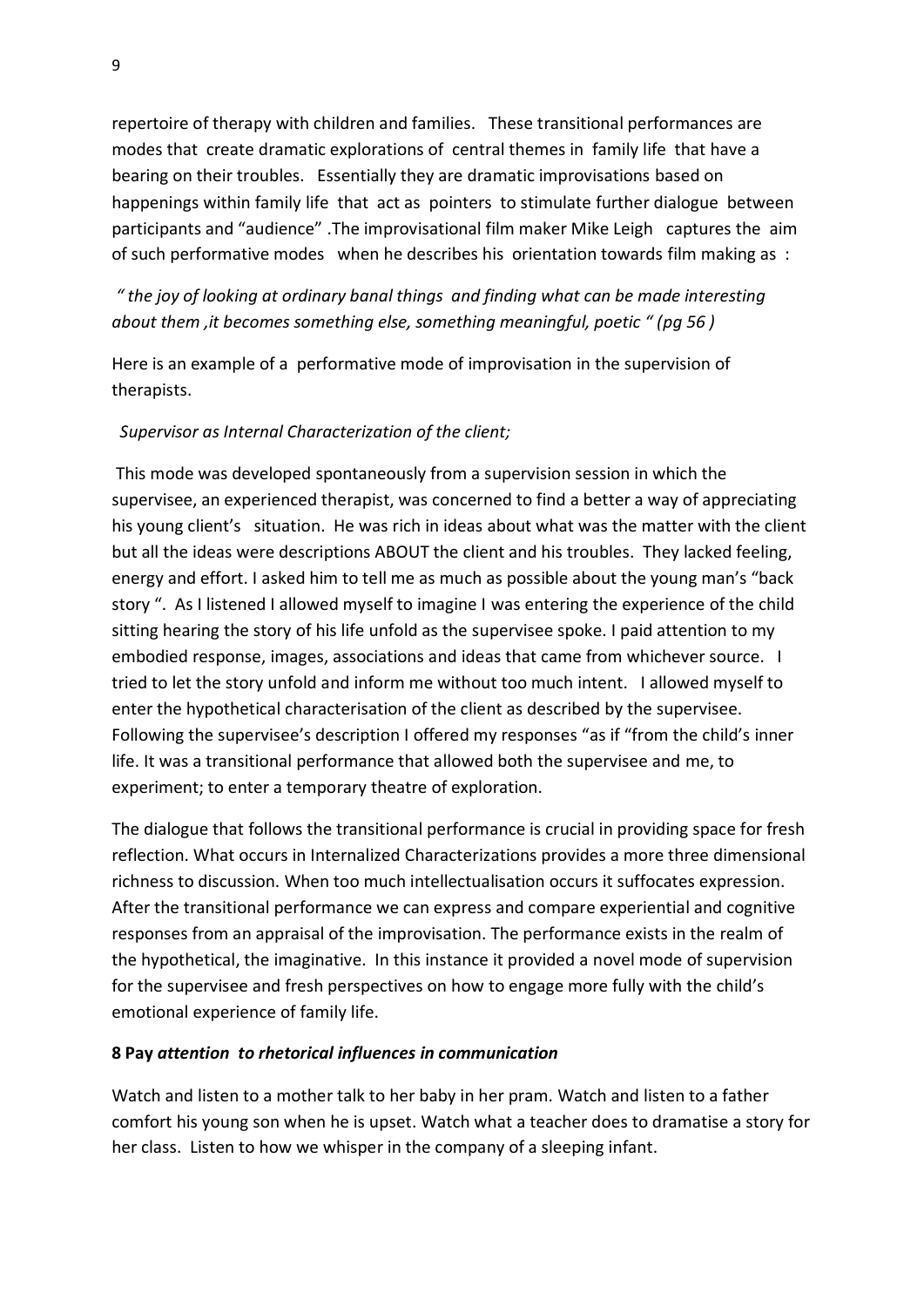At times we become the play-thing of our young clients. When we try to build the magical and fragile world of imaginative play we sense that it could burst like a bubble if the therapist becomes too grown up , too instructive , too rational or too embarrassed. Young children have a keen sense that detects insincerity and the discomfort of adults. For some practitioners this type of play comes easily. For others it needs effort and practise as well as an appreciation that honest mistakes are usually endured with humour by children. The therapist who desperately wants to "get it right "is more likely to get it wrong. Rhetorical skills are part of the therapist's repertoire. The performance poet acts the words of her poetry. The storyteller dramatises the words to convey the strength of intent. As a practitioner, I play with an eye on therapeutic opportunity. I am not free of intention though intention rests a while so as to enjoy the play for its own sake. In the U.K. insufficient attention is paid to the rhetorical skills in training family therapists. It is as if the breath that carries words is the only current to convey meaning. Yet without precision in posture, gesture, rhythm, and other forms of delivery, so many possibilities die on the air of poor rhetoric.

### *9 Pay attention to the music of concern from parents*

Bruce Wampold (2001) in his study of Psychotherapy efficacy compares the contextual model to the scientific model and concludes that the creation of an effective therapy depends on the shared and valued myth that should be " revered ,cherished, and nourished- and not folded into the field of medicine where it will be suffocated " ( 231) " The contextual model therapist understands that it is the healing context and the meaning that the client gives to the experience that are important " ( pg 219 ) .For children this means believing that the therapist will help them with the problems that perturb them. This is often not the same as the "referred problem "or the parent's views of what is the matter. Here the seriously playful therapist must also find ways to enrich the conversation with alternatives, make the fixed problem more malleable through questioning certainties and at the same time holding in mind the biases of each family member in order to create a usefully healing context.

Recently I visited a child who regularly ran away from home. His father was exasperated, at his "wits end" and kept repeating the same mantra "I don't know what else to do. He will not listen to me "

The child sat as if in a daze and each time I tried to encourage him to contribute, his father interrupted. I wanted to find a better way to meet with the father in order to stop the talk of accusation and failure that dominated the session. This meant arranging separate sessions so I could appreciate the father's feelings whilst at the same time trying to introduce a useful difference into the story being told. This situation illustrates a perennial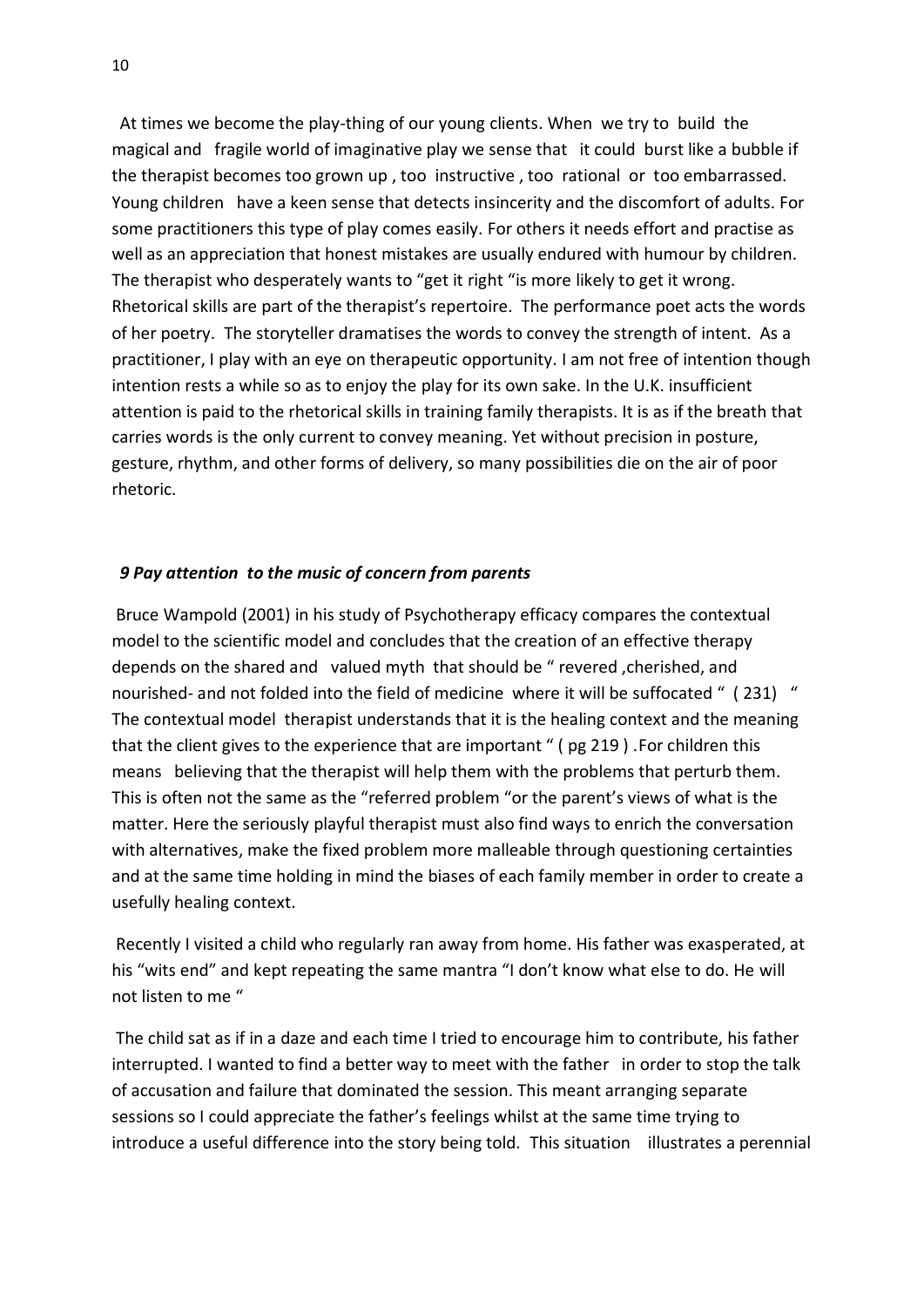challenge for family practitioners; how to appreciate each point of view without alienating anyone.

The intricate dance of tolerating multiple "realities" is key to maintaining leverage to work with all those involved. The music in the fathers words "he won't listen to me! "Were expressed in anger and frustration but, they also spoke of sadness and shame. To appreciate that the tone of anger is nuanced by other feelings, is crucial since hearing the other feeling "notes" provides opportunities for responses beyond the obvious and therefore other descriptions of relating.

 I sigh and say "Yes... it sounds really frustrating. The Police calling ... the whole thing sound awful... like a public show...everybody knows your business "

Father "yes. I am embarrassed and I need help ... " This shift in emphasis allowed the father's concern to be acknowledged and explored jointly with his son. Our working alliance became more established when we were able to discuss feelings of shame and blame without rushing towards judgement. The reactivity of the earlier session was slowly replaced by reflection, problem solving and mutuality between family members.

To connect with children it is also necessary to make sure a connection of co-operation exists with the parents/carers in his life. To fail here leaves the therapist as either an indispensable parent substitute or an opponent to the real carers in a child's life. The Child Focused Practitioner must be multi- lingual; able to connect with the language of adult and child fluently.

# *10 Notice the offerings from the child*

Father to therapist, discussing his daughter's opinion about coming to see me for the first time; "She talked about her meeting with you. She said you remind her of Dr Who" (this is a TV character in a popular Sci- Fi series. The Doctor in question is a time traveller and has an assistant with whom he has many adventures travelling through time and space)

I saw this as a gift and the next time I met with the child we played Dr Who travelling through time to her family at Christmas time. Looking in the window at who would be present at the dinner table and who would sit next to whom, and especially who would be missed. This helped us to make a safe and playful exploration of the child's family relationships and important themes in her life that aided the focus of our subsequent family sessions.

# *11 Move from the Classroom to the Playground of Practice*

The therapist can be playful but with a background of serious consideration. In earlier writings ( Wilson, (2005), (2007 ) I emphasised the interaction of four contexts for the consideration of possibilities for practice through the image of therapy as a 'School of Possibilities' in which all theories resided in the classroom. To translate concepts into the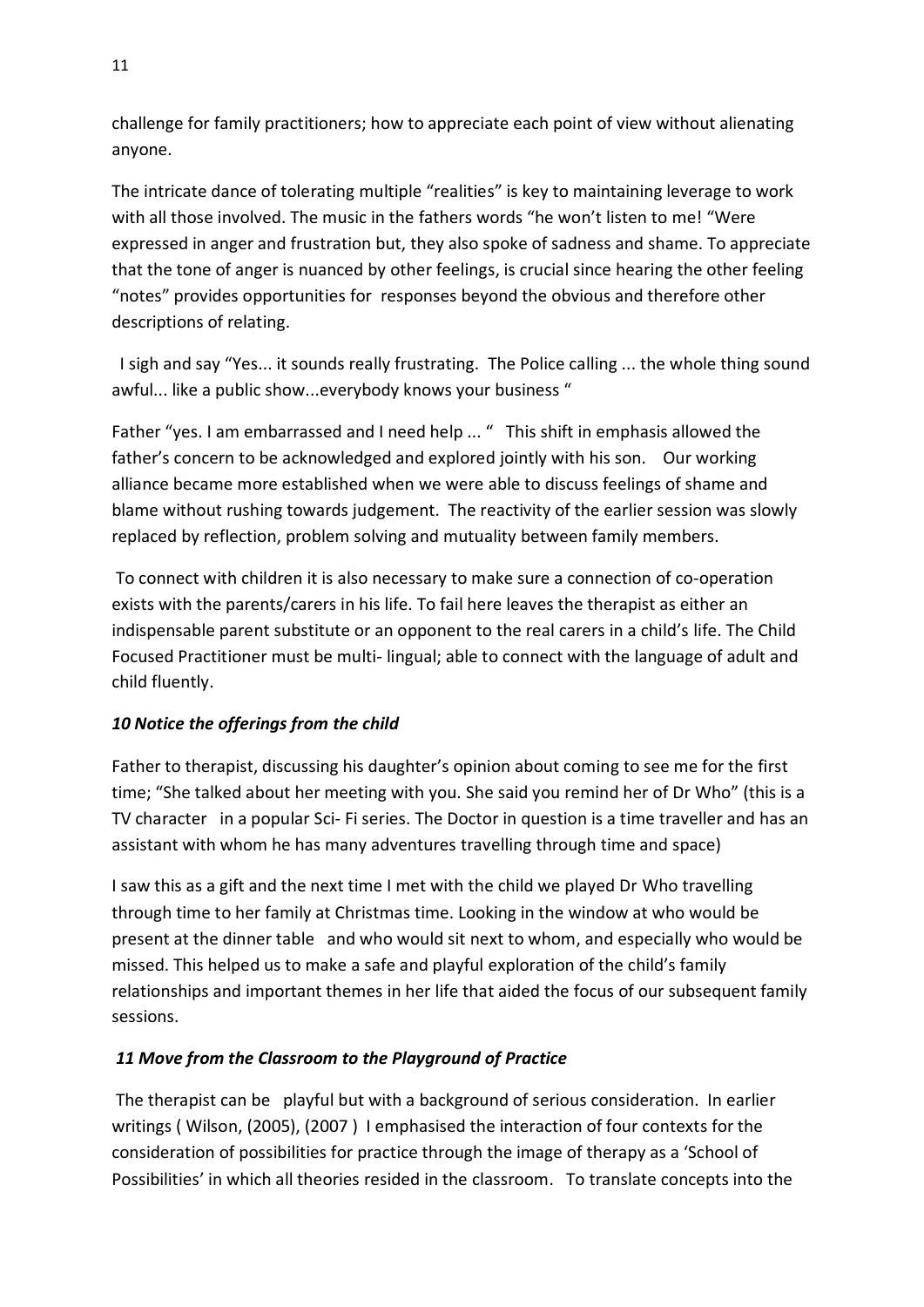art of practice we have to step out of the classroom into the playground. This is the Playground of Practice and in this playground there is;

The child who stands alone: This is REFLECTION in practice.

The child who acts together with others: This is MOVEMENT and PARTICIPATION in practice.

The child who draws and paints: This is ART in practice.

The child who sings: This is the MUSIC and POETRY of practice.

The Child who tells stories: This is the STORYTELLER in practice

The child who creates make believe games : This Is the THEATRE and DRAMA of practice

All these modes refer to forms of "painted words" (Hoffman 2002) of Practice; words and actions that have the potential to liberate thinking and experience in therapy with children and families. This inclusive orientation expands therapeutic possibilities where the practitioner is free to use whatever mode and concepts fit with the style and resourcefulness in each child and family.

## *12 Link Knowledge to one's personal Style, and maintain a generous Spirit*

All practice is informed by the interaction of four dimensions; the practical, ethical, political and theoretical influences and preferences of the practitioner. The practitioner's style is an idiosyncratic blend of these dimensions, as compass points, to find direction in what we do. While these dimensions are important for our thinking and critical reflection, children in therapy are not at all interested in theories or approaches. They, like adults clients, are much more interested and influenced by the therapist's ways of being *present* in relationship. I could call this authenticity but that is too fixed a term since we express our genuineness in different ways and in different contexts in order to fit with utility and purpose. I could call it the therapist's humanity but that sounds restricted to a quality of the practitioner, a benefactor towards those who do not quite come up to the mark. Rather, it has more to do with an attitude that considers practice as a *process of humanization* and a belief in the creative potential of each person (Freire, 1970) .This is expressed in a spirit *of generosity* by the practitioner.

In his book " The Guitar Man " ( Hodgkinson,2007 ) the author , talks about three aspects of learning these being ; Knowledge ,( Learning the rudiments of music theory , watching musicians , going to concerts , learning scales and so on ... ) and Style which is the musician's ability to put the knowledge into practice . The third aspect is Grace; this is a small word with many meanings but for the musician the term Grace refers to the soulfulness, the feeling, the generosity of spirit that is put into the playing by the musician.

The parallel for practitioners in therapy is very close. Knowledge is only more or less useful in helping us to develop our style and expand our repertoires but generosity of spirit is the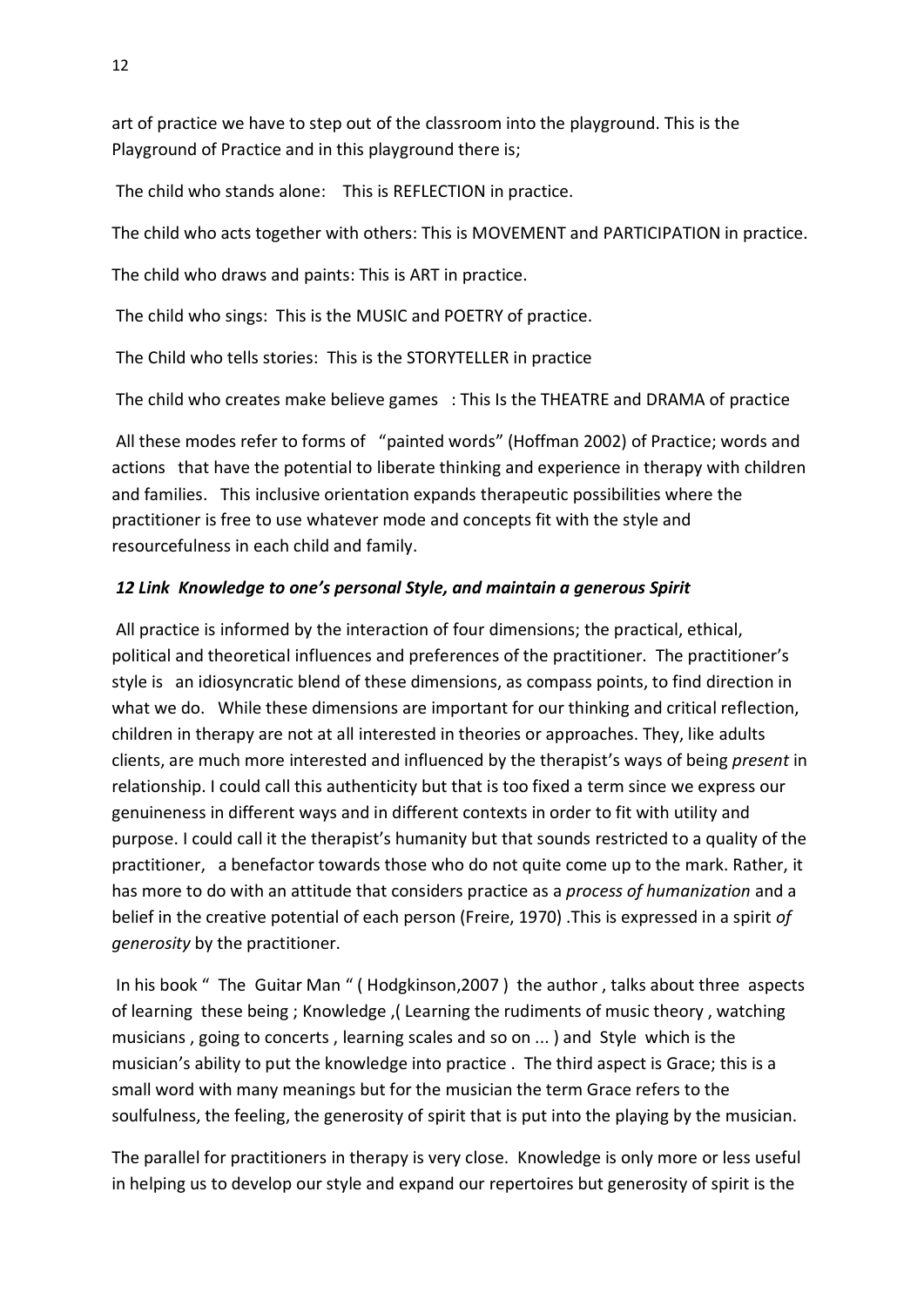feel that the practitioner brings to the practice and is arguably the most important dimension.

# **Epilogue**

The overarching aim of practice is to find ways to create contexts of participation, with an attitude of serious play that promotes improvisation and new possibilities and where each participant feels safe enough to take part.

Holzman (2009) describes the work of the Russian psychologist Lev Vygotsky; "Not as a theory of mind but as a theory of *becoming* (my emphasis).... It had to do with the process of becoming and not with the state of being. Activity provides the foundation to move psychology from the study of 'what is'to the study of 'what is becoming.' "(pg17)

The various features described and illustrated here are a contribution to practices of"becoming" both for the practitioner and the child in context. They are not intended as a list of "must do's ". Rather, they are suggestions to help the reader develop their own repertoire of practice.

 The aim is to create a *confluence of participation* in practice that attempts " to reach an understanding in dialogue that is not merely a matter of putting oneself forward and asserting one's point of view , but of being transformed into a communion in which we do not remain what we were . " (Quote by Gadamer in Palmer 2001)

Emily did this with her smile.

-------------------------------------------------

A former trainee therapist emailed me recently to say she wanted to find more ways to study and improve as a therapist with children and would I please send her "Any advice? "

I thought for a while and emailed her back an old joke:

Tourist, looking for directions to the famous music theatre, Carnegie Hall, approaches an old man at a street corner in New York:

Tourist; Excuse me bud but how do I get to Carnegie Hall? "

After a moment's deliberation the old man says; ..."Practice.... practice.... practice ".

..............................................................................................................................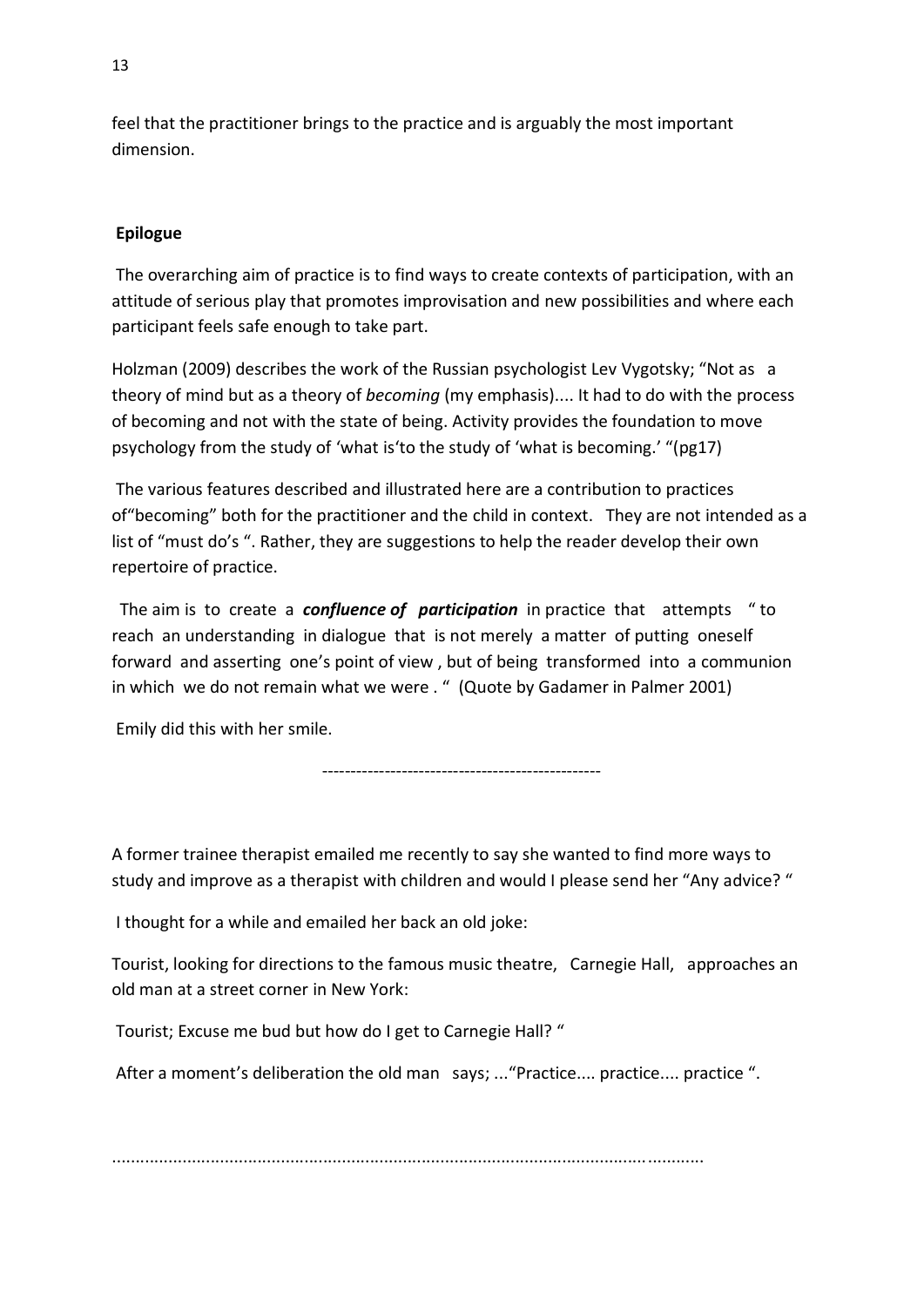\* Practitioner refers here firstly to my own experience as a consultant systemic psychotherapist. However I use the term to suggest a more inclusive orientation that can encompass all those inclined towards enhancing their practice with children.

## References:

Billington, M (2007*) .Harold Pinter.* London: Faber & Faber.

Everett, C., A & Volgy Everett, S., (1999) *Family Therapy for ADHD; Treating Children, Adolescents and adults.* New York, London: The Guilford Press.

Freire, P. (1970). *Pedagogy of the Oppressed*. London: Penguin.

Gergen. K. (2009)*. Relational Being; Beyond Self and Community*. Oxford, New York: Oxford University Press.

Heimann, C. (May, 2009). *Guardian Guide to Performance.*

Hodgkinson. W. ( 2007 ). *Guitar Man.* London: Bloomsbury Publishing PLC.

Hoffman, L. (2002) *Family Therapy; an Intimate History.*W.W. Norton: New York, London.

Holzman, L (2009). *Vygotsky at work and play*. London. New York: Routledge.

Jensen.P (2008). *The Narratives Which Connect.* Doctorate of Systemic Therapy, University of East London in conjunction with the Tavistock Clinic.

Midgley, M. (2001). *Science and Poetry.* London: Routledge.

Phillips, A. (2007). *Winnicott.* London, New York: Penguin.

Raphael,A. ( Ed ) & Leigh, M. ( 2008) *Mike Leigh on Mike Leigh*. London. New York . Faber & Faber

Seikkula, J. (2008). Inner and outer voices in the present moment of family and network therapy. *Journal of Family Therapy, 30: 478-491*

Shotter, J (2010). *Social Construction on the Edge: 'Withness' Thinking and Embodiment.*  USA,Taos Publications.

Stern,Daniel, N . (2004) *The Present Moment in Psychotherapy and Everyday Life. New York . London. W.W.Norton & Company*

Wampold, B., E. (2001) *the Great Psychotherapy Debate; Models, Methods, and Findings.*  London, New Jersey: Lawrence Erlbaum Associates.